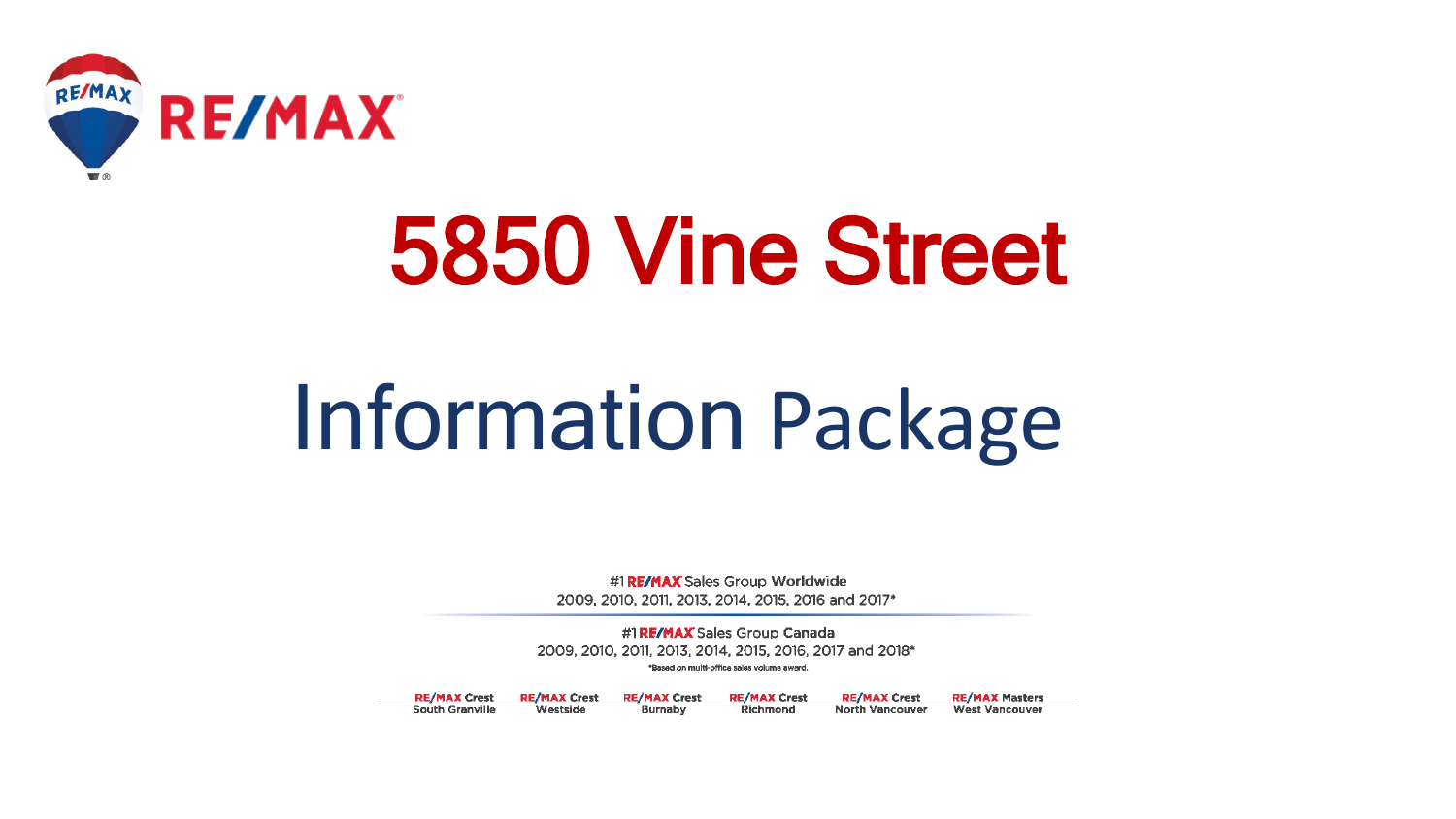# CURRENT MARKET <sup>|</sup> Vancouver Q4 2021 Cap Rates

- Sustained demand for industrial space due to growing ecommerce activity has resulted in Metro Vancouver having virtually zero leasing availability. Vacancy continued to decline to record-low levels, despite new deliveries totaling 1.2 million sq. ft. in Q4 2021. Continued demand and lack of available space continues to drive rental rates upward.
- Vancouver's office market saw vacancy rates decline for the first time since the start of the pandemic in Q4 2021, with leasing activity up significantly. The increase in leasing activity is expected to continue into 2022 despite surges in Omicron cases, as companies realize the importance of social and cultural development and meaningful inperson collaboration.
- Investor interest is up in almost every asset class, signaling a shift towards recovery, with foreign investors returning to Canada.



#### **Q4 2021 Cap Rates**

| Downtown Office |                   | $\triangle$ Q/Q |
|-----------------|-------------------|-----------------|
| AA              | 350% 400%         |                 |
| A               | $3.75\% - 4.25\%$ |                 |
| B               | 4.00% - 4.50%     |                 |
|                 |                   |                 |
| Suburban Office |                   |                 |
| A               | 4.75% - 5.25%     |                 |
| B               | 5.25% - 5.75%     |                 |
|                 |                   |                 |

| Industrial |                   |  |
|------------|-------------------|--|
| A          | 325% - 400%       |  |
| R          | $3.50\% - 4.00\%$ |  |

| Retall               |                 |  |
|----------------------|-----------------|--|
| Regional             | 400% - 450%     |  |
| Power                | 500% - 550%     |  |
| Neighbourhood        | 500% - 550%     |  |
| <b>Strip</b>         | 450% - 500%     |  |
| Strip (non-anchored) | 500% - 550%     |  |
| Urban Streetfront    | 375% - 4.25%    |  |
| <b>High Street</b>   | $350\% - 400\%$ |  |

| High Rise A                      | 2.00% - 2.75%     |  |
|----------------------------------|-------------------|--|
| High Rise B                      | 250% - 300%       |  |
| Low Rise A                       | $2.50\% - 3.25\%$ |  |
| Low Rise B                       | $3.25\% - 4.00\%$ |  |
| <b>Seniors Housing</b>           |                   |  |
| Independent/Assisted<br>Living A | $5.25\% - 5.75\%$ |  |
| Independent/Assisted<br>Living B | $6.25\% - 6.75\%$ |  |
| Long Term Care A                 | $6.50\% - 7.00\%$ |  |
| Hotel                            |                   |  |

| Downtown Full Service    | 4.50% - 6.50% | $\rightarrow$ |
|--------------------------|---------------|---------------|
| Suburban Limited Service | 6.50% - 8.00% | $\rightarrow$ |
| <b>Focused Service</b>   | 600% - 750%   | $\rightarrow$ |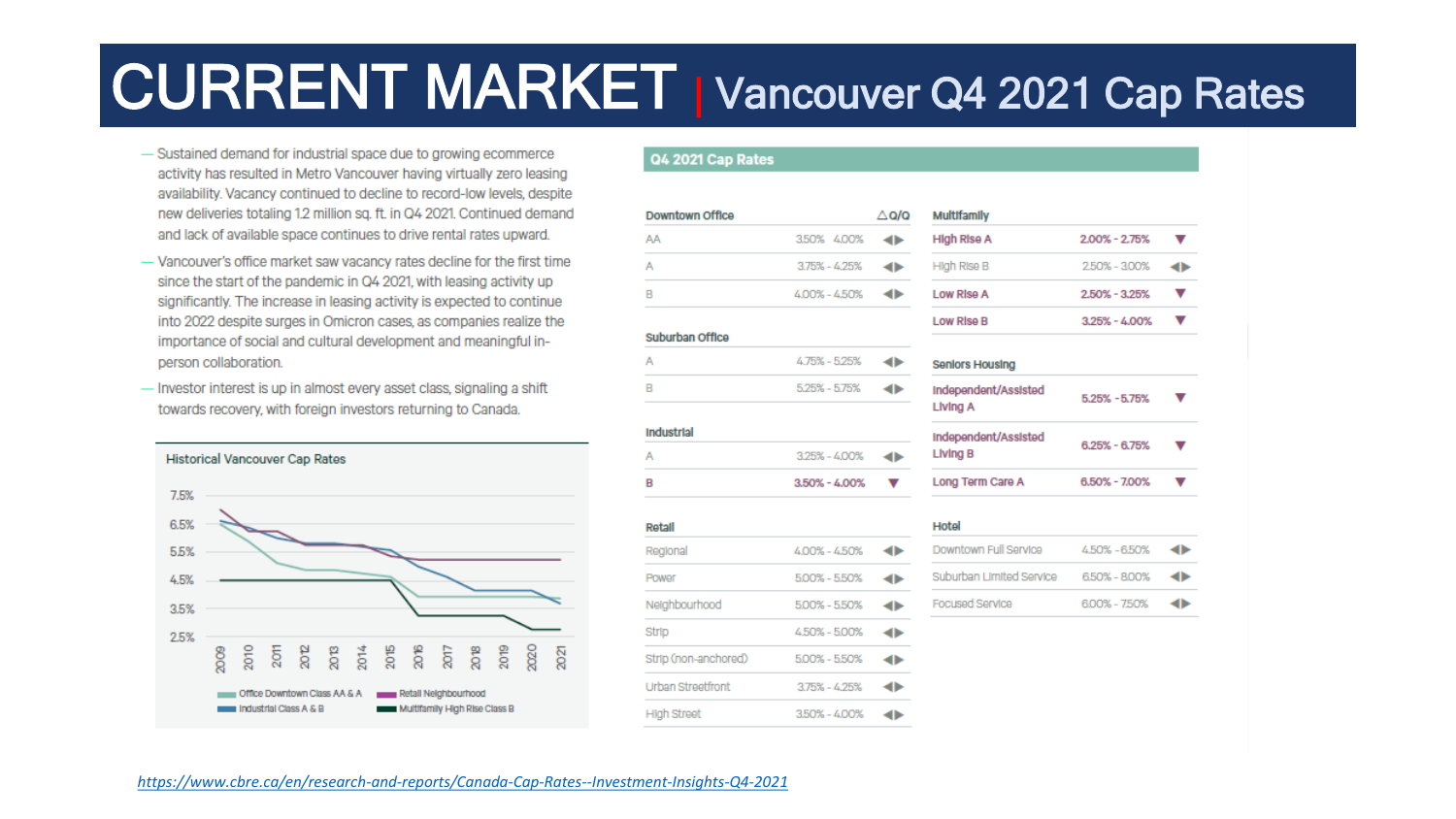# CURRENT MARKET | 2021 Apartment Building Sales

#### **Vancouver (Kerrisdale)**

|                              | 259 | \$122,315,517 | \$472,261 |
|------------------------------|-----|---------------|-----------|
| 2280 Cornwall Ave            | 24  | 16,750,000    | 697,917   |
| 2155 W 7th Ave               | 20  | 8,900,000     | 445,000   |
| 3670 W 5th Ave               | 25  | 11,500,000    | 460,000   |
| 2012 Cornwall Ave            | 20  | 10,075,000    | 503,750   |
| 1540 Yew St                  | 10  | 4,525,000     | 452,500   |
| 1977 W 3rd Ave               | 16  | 7,350,000     | 459,375   |
| 2035 W 5th Ave               | 9   | 4,000,000     | 444,444   |
| 1968 W 2nd Ave               | 24  | 13,500,000    | 562,500   |
| 2040 York Ave (SP)           | 54  | 21,413,793    | 396,552   |
| 2280 W 6th Ave (SP)          | 43  | 17,051,724    | 396,552   |
| 4640 W 10th Ave              | 14  | \$7,250,000   | \$517,857 |
| <b>Vancouver (Kitsilano)</b> |     |               |           |
|                              | 111 | \$62,250,000  | \$560,811 |
| 5950 E Blvd                  | 10  | 5,250,000     | 525,000   |
| 5940 Balsam St               | 18  | 7,000,000     | 388,889   |
| 5815 Yew St (HR)             | 83  | \$50,000,000  | \$602,410 |
|                              |     |               |           |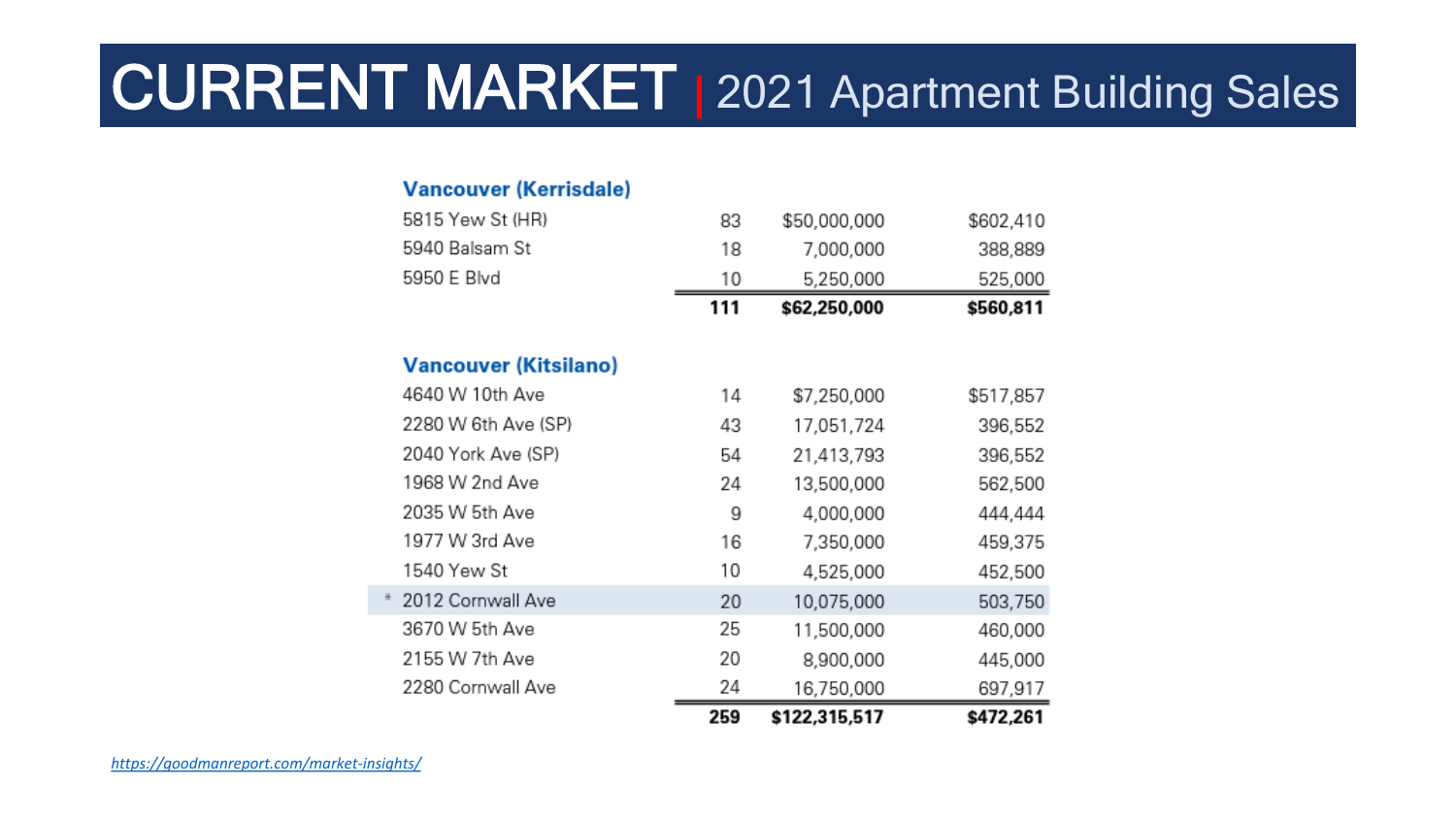### **Rental Market | Vancouver Rental Market by Zone**

|                                | <b>VACANCY</b><br><b>RATE (%)</b> | <b>AVAILABILITY RATE (%)</b> | <b>AVERAGE</b><br>RENT (\$) | <b>MEDIAN</b><br>RENT (\$) | $\frac{96}{2}$<br><b>CHANGE</b> | <b>UNITS</b> |
|--------------------------------|-----------------------------------|------------------------------|-----------------------------|----------------------------|---------------------------------|--------------|
| West End/Stanley Park          | 1.2 a                             | $\pm\pm$                     | 1,602 a                     | 1,585 a                    | $++$                            | 3,858        |
| English Bay                    | 1.6 a                             | $\pm\pm$                     | 1,686 a                     | 1,650a                     | $-2.4$ c                        | 6,681        |
| Downtown                       | 6.3 <sub>b</sub>                  | $\pm\pm$                     | 1,821 a                     | 1,725 a                    | 3.2 <sub>c</sub>                | 11,802       |
| South Granville/Oak            | 2.4 a                             | **                           | 1,570a                      | 1,500 a                    | 2.6 <sub>c</sub>                | 8,006        |
| Kitsilano/Point Grey           | 1.7 a                             | $\pm\pm$                     | 1,680a                      | 1,600 a                    | $-1.3$ d                        | 7,246        |
| Westside/Kerrisdale            | 2.1 a                             | $\pm\pm$                     | $1,704$ a                   | 1,600 a                    | $++$                            | 3,056        |
| Marpole                        | 1.1 a                             | $\star\star$                 | 1,171 a                     | 1,175 a                    | $++$                            | 3,850        |
| Mount Pleasant/Renfrew Heights | 1.4 a                             | **                           | 1,458 a                     | 1,400 a                    | $4.4$ d                         | 6,599        |
| <b>East Hastings</b>           | 1.3 a                             | 未来                           | $1,416$ a                   | 1,350 a                    | 2.7 <sub>c</sub>                | 5,689        |
| Southeast Vancouver            | 5.3 <sub>c</sub>                  | $\star\star$                 | 1,535 a                     | 1,500 b                    | $++$                            | 2,977        |

*<https://www03.cmhc-schl.gc.ca/hmip-pimh/en/TableMapChart/Table?TableId=2.1.31.3&GeographyId=2410&GeographyTypeId=3&DisplayAs=Table&GeograghyName=Vancouver>*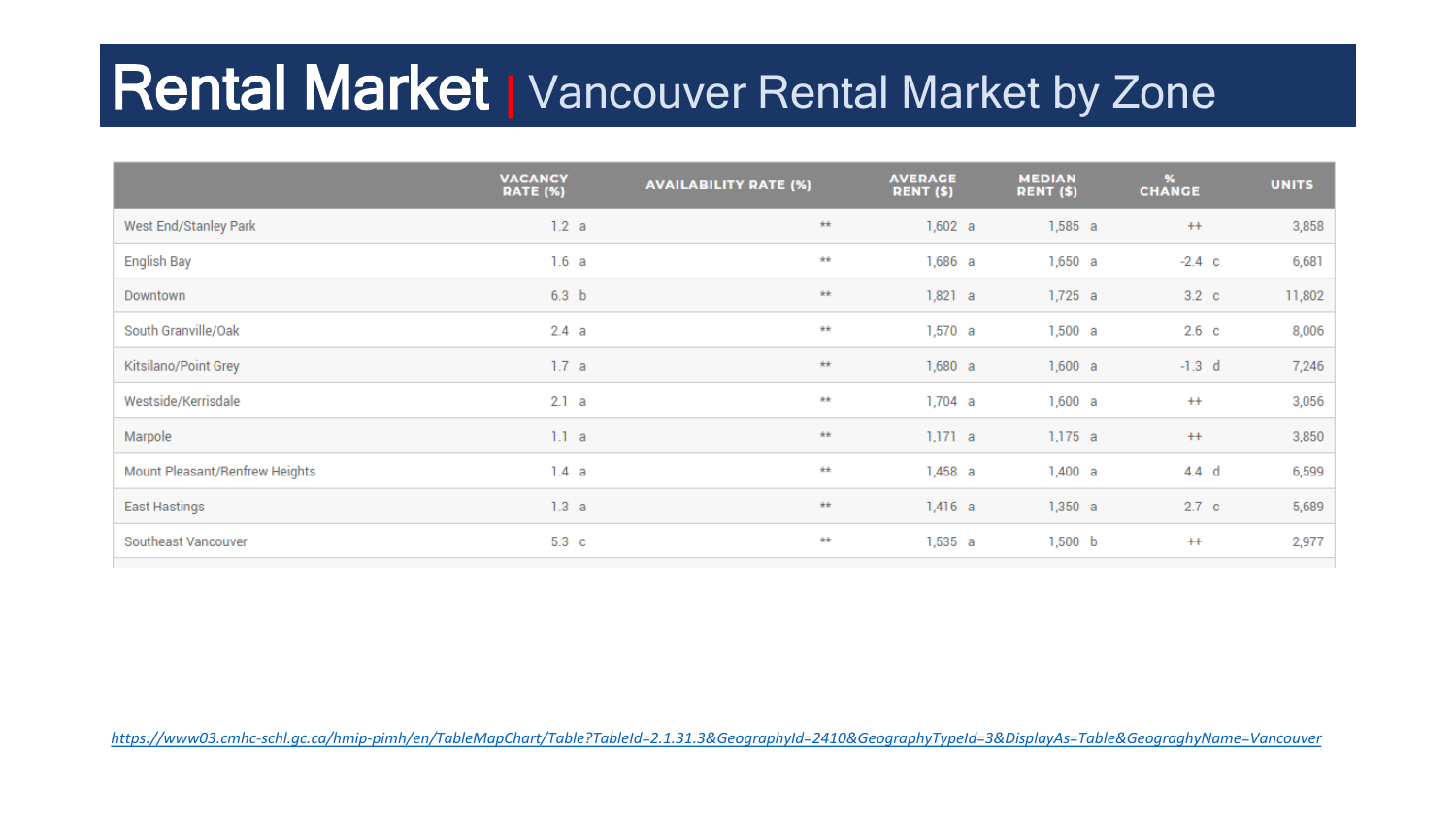# **PROPERTY FEATURE** 5850 Vine Street Vancouver

| Price               | <b>Property Type</b>                 | <b>Units</b>          |
|---------------------|--------------------------------------|-----------------------|
| \$11,900,000        | <b>Apartment Building</b>            | 22                    |
| <b>Storeys</b>      | <b>Net Rentable Area</b>             | <b>Year Built</b>     |
| $\mathbf{3}$        | 15,170                               | 1959                  |
| Lot Size            | Zoning                               | <b>Price Per Unit</b> |
| 12,444 SF, 99*125.7 | <b>RM-3 Multiple Family Dwelling</b> | \$540,909             |
| <b>PID</b>          |                                      |                       |

002-836-785, 002-836-793, 002-836-807

#### Legal Description

Lot 26 Block 16 Plan VAP2098 District Lot 526 Land District 36 OF LOT 10 Lot 27 Block 16 Plan VAP2098 District Lot 526 Land District 36 OF LOT 10 Lot 28 Block 16 Plan VAP2098 District Lot 526 Land District 36 OF LOT 10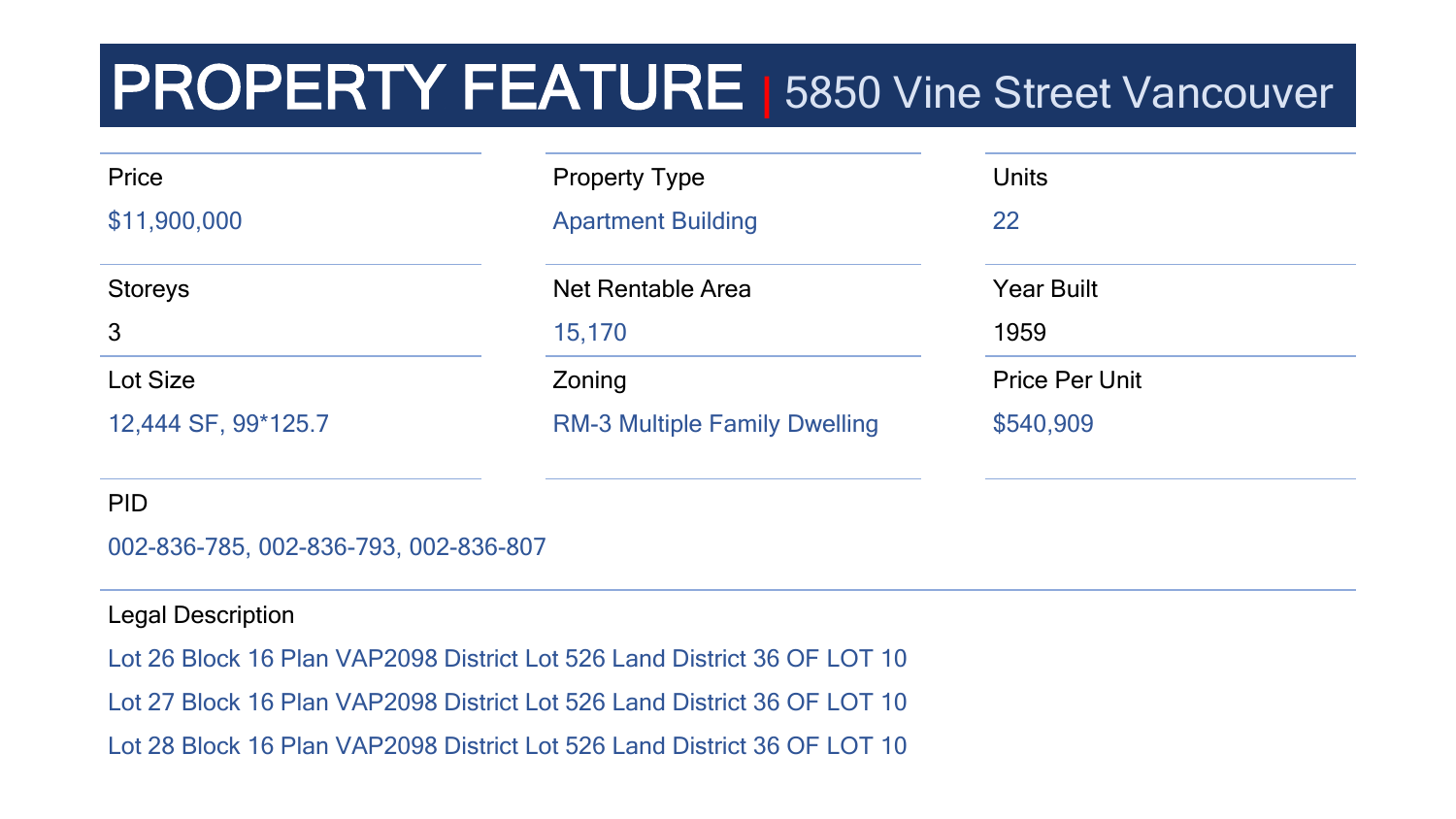### **OVERVIEW | 5850 Vine Street Vancouver**

- 22-suite three-storey apartment building in the heart of Vancouver's Kerrisdale neighborhood
- Great potential to increase the rental income
- 16 balconies and a private roof-top deck for the penthouse suite
- Beautiful square lot sized 99' x 125.7' lot (12,444 SF) with improvement built in 1959
- Shared laundry room with 2 washers, 2 dryers, and individual storage locker.



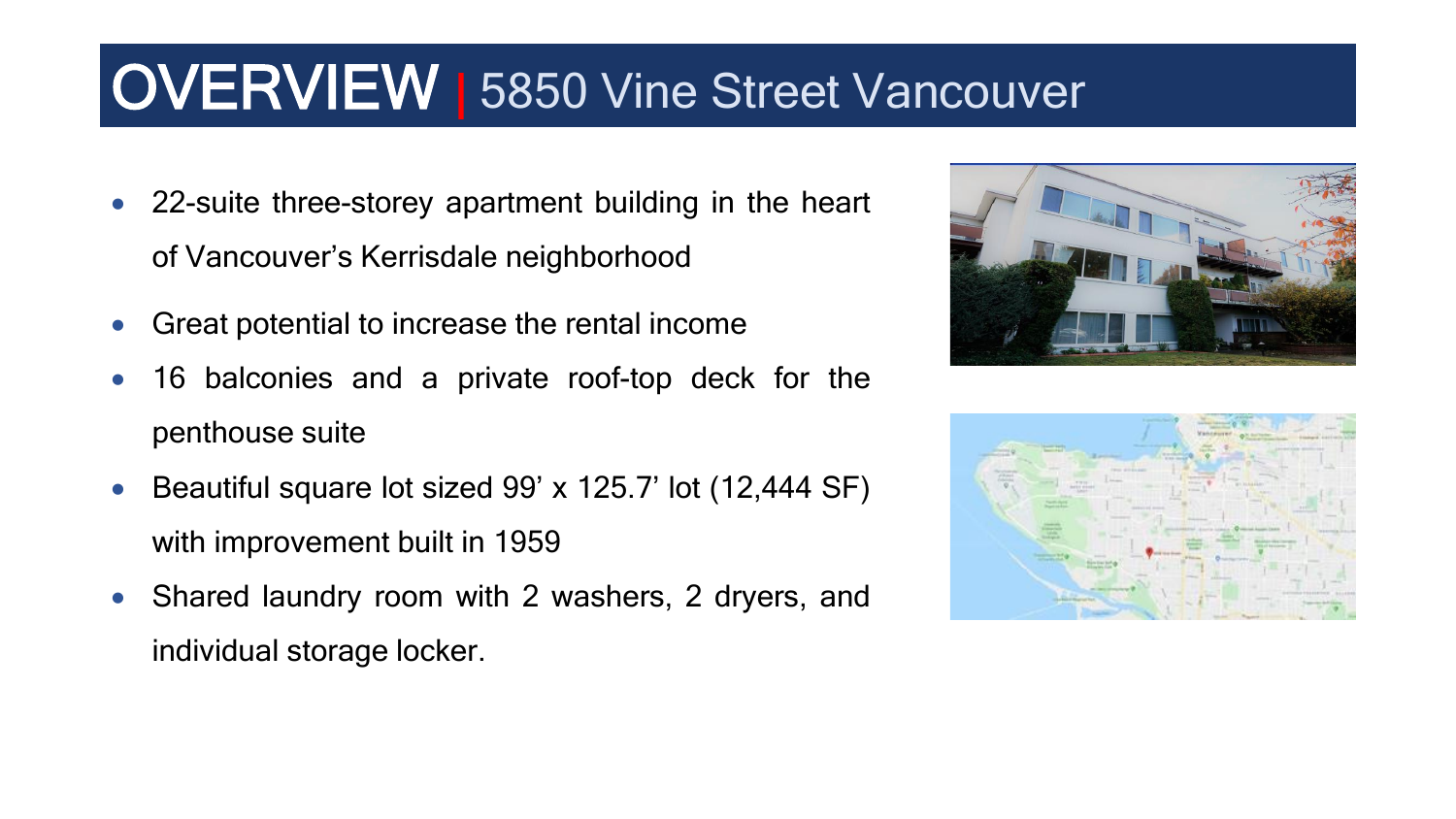### RECENT UPGRADES | 5850 Vine Street Vancouver

- 2017: Roof was updated.
- 2018: Boiler was replaced.







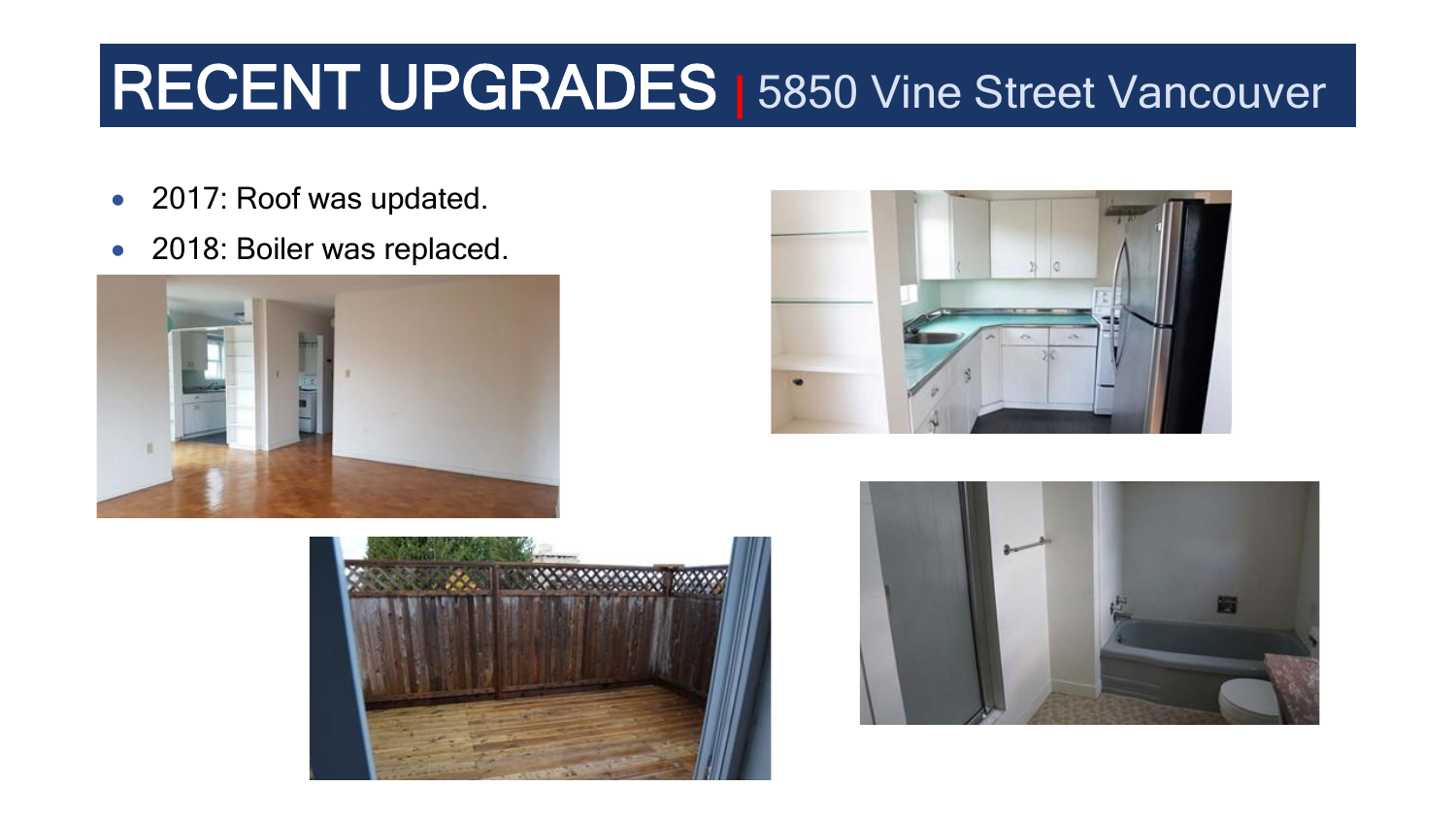### LOCATION | 5850 Vine Street Vancouver

- On the quiet Vine Street between West 41<sup>st</sup> and West 43rd Avenues
- In Kerrisdale, the heart of Vancouver affluent Westside, one of Canada's most established and wealthy communities
- Walk score: 94
- Convenient access to nearby amenities including Kerrisdale Community Centre, Point Grey Secondary School, Maple Grove Park, public transportation, restaurants, upscale high-end fashion, and retail stores
- Short distance to the future Arbutus Corridor.

Map link::

https://www.google.com/maps/place/5850+Vine+St,+Vancouver,+BC+V6M+4A1/@49.2332498,-

[123.1618212,17z/data=!3m1!4b1!4m5!3m4!1s0x5486737b2efd3a6f:0xdc5a2dc4ea9733bd!8m2!3d49.2332498!4d-123.1596325](https://www.google.com/maps/place/5850+Vine+St,+Vancouver,+BC+V6M+4A1/@49.2332498,-123.1618212,17z/data=!3m1!4b1!4m5!3m4!1s0x5486737b2efd3a6f:0xdc5a2dc4ea9733bd!8m2!3d49.2332498!4d-123.1596325)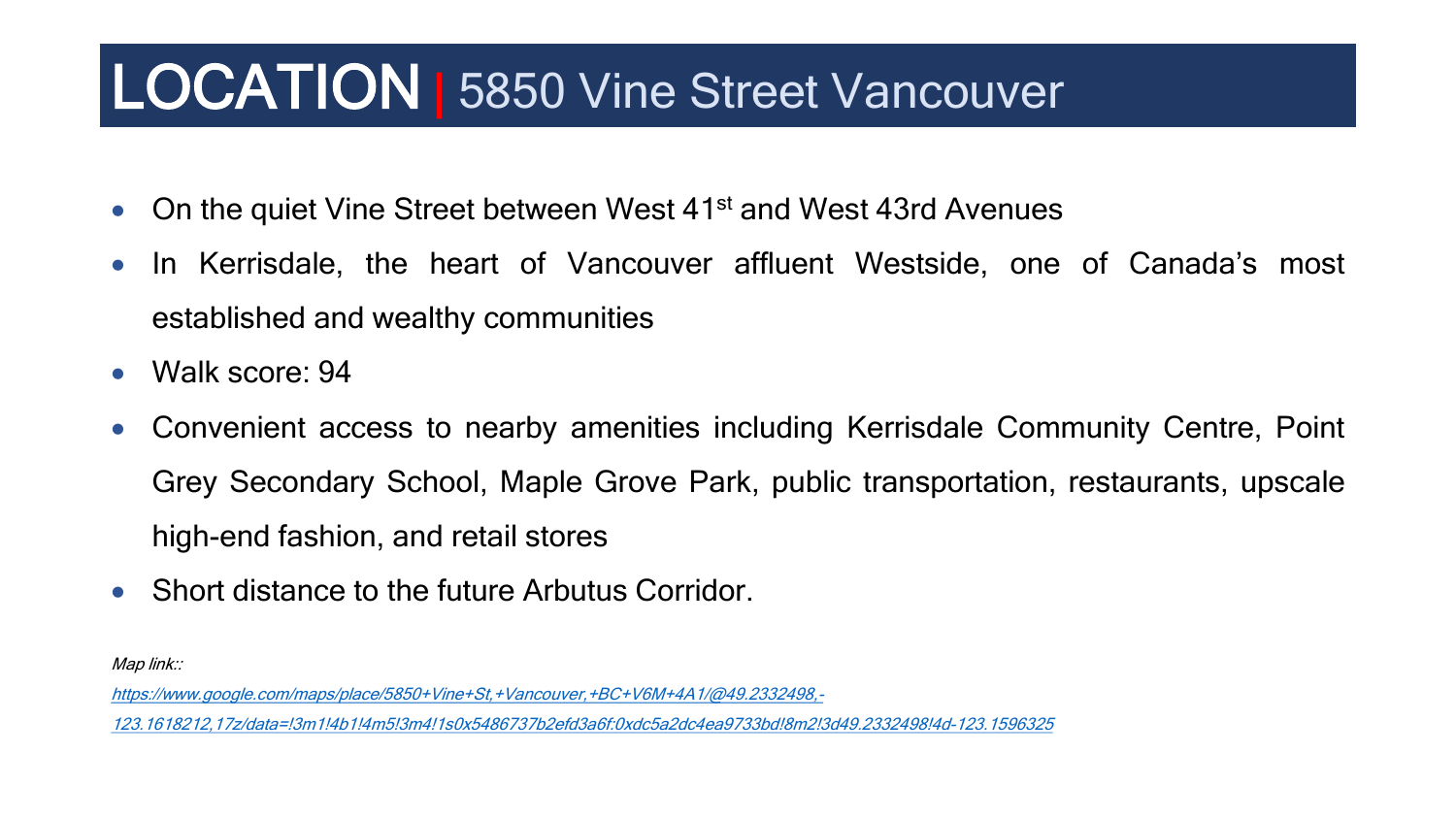### **SUITE MIX | 5850 Vine Street Vancouver**

|                 | <b>No. of Units</b> | <b>Average Size</b> | <b>Average Rent</b> | <b>Market Rent</b> |
|-----------------|---------------------|---------------------|---------------------|--------------------|
| <b>Bachelor</b> | $\overline{0}$      |                     |                     |                    |
| 1 Bedroom       | 20                  | 678 SF              | \$1,160             | \$1,500-\$1,950    |
| 2 Bedroom       | $\overline{2}$      | 800 SF              | \$1,490             | \$2,100-\$2,675    |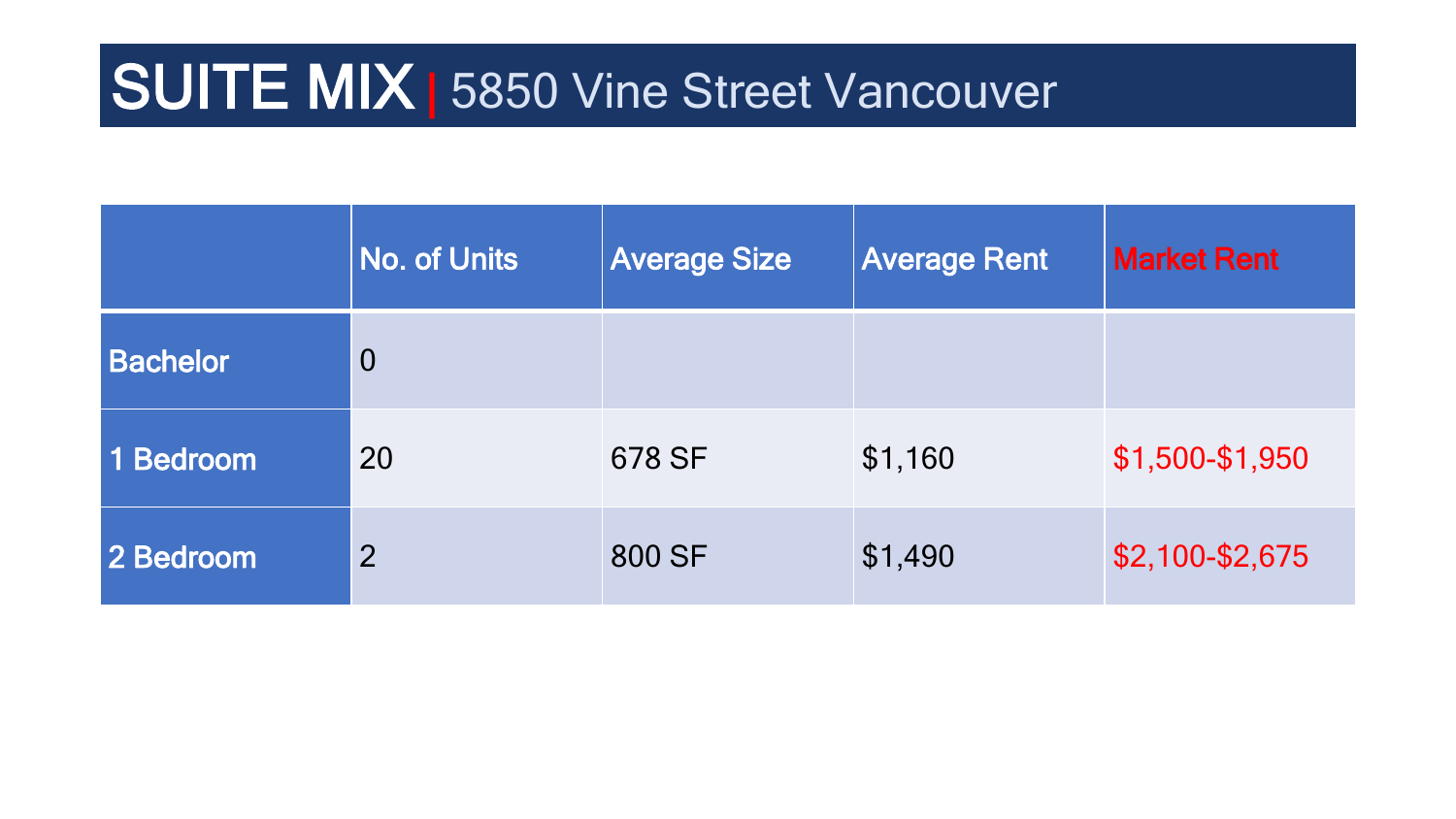### FINANCIALS | 5850 Vine Street Vancouver

| Financing                  | <b>Treat as clear title</b>          |               |  |
|----------------------------|--------------------------------------|---------------|--|
| <b>Taxes 2021</b>          |                                      | \$27,168.60   |  |
|                            | Gross Income (Dec-2021)              | \$26,417.18   |  |
|                            | Vacancy                              | (0)           |  |
| <b>Income and Expenses</b> | Effective Gross (Dec-2021)           | \$26,417.18   |  |
|                            | <b>Operating Expenses (Dec-2021)</b> | (\$13,617.24) |  |
|                            | Net Operating Income ((Dec-2021)     | \$12,799.94   |  |
|                            |                                      |               |  |
| <b>Notes</b>               | Income period = Dec $2021$           |               |  |

This information contained herein was obtained from sources which we deem reliable, and while thought to be correct, is not guaranteed by RE/MAX Crest Realty.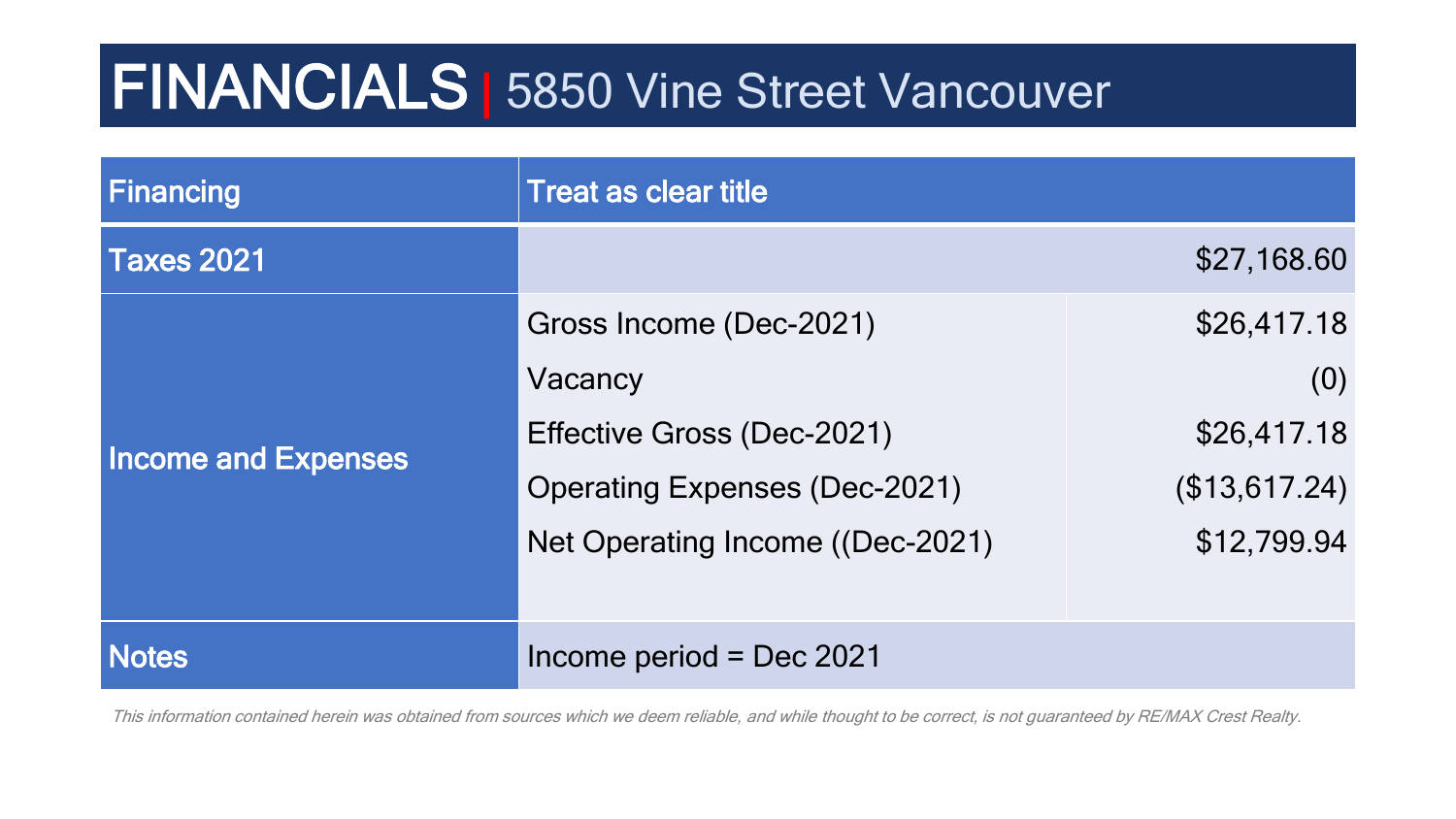# POTENTIAL | How to Improve the Value

|                                    | $No.$ of<br><b>Units</b> | Average<br>Size (SF) | Average<br>Rent | Price/SF | <b>Market</b><br><b>Price/SF</b> | <b>Potential</b><br><b>Market Rent</b> | <b>Potential</b><br><b>Income</b> |
|------------------------------------|--------------------------|----------------------|-----------------|----------|----------------------------------|----------------------------------------|-----------------------------------|
| 1 Bedroom                          | 20                       | 678                  | \$1,160         | 1.71     | \$3.00                           | \$2,034                                | \$40.680                          |
| 2 Bedroom                          | 2                        | 800                  | \$1,490         | 1.86     | \$3.00                           | \$2,400                                | \$4,800                           |
| <b>Total Monthly Rental Income</b> |                          |                      | \$26,417        |          |                                  |                                        | \$45,480                          |